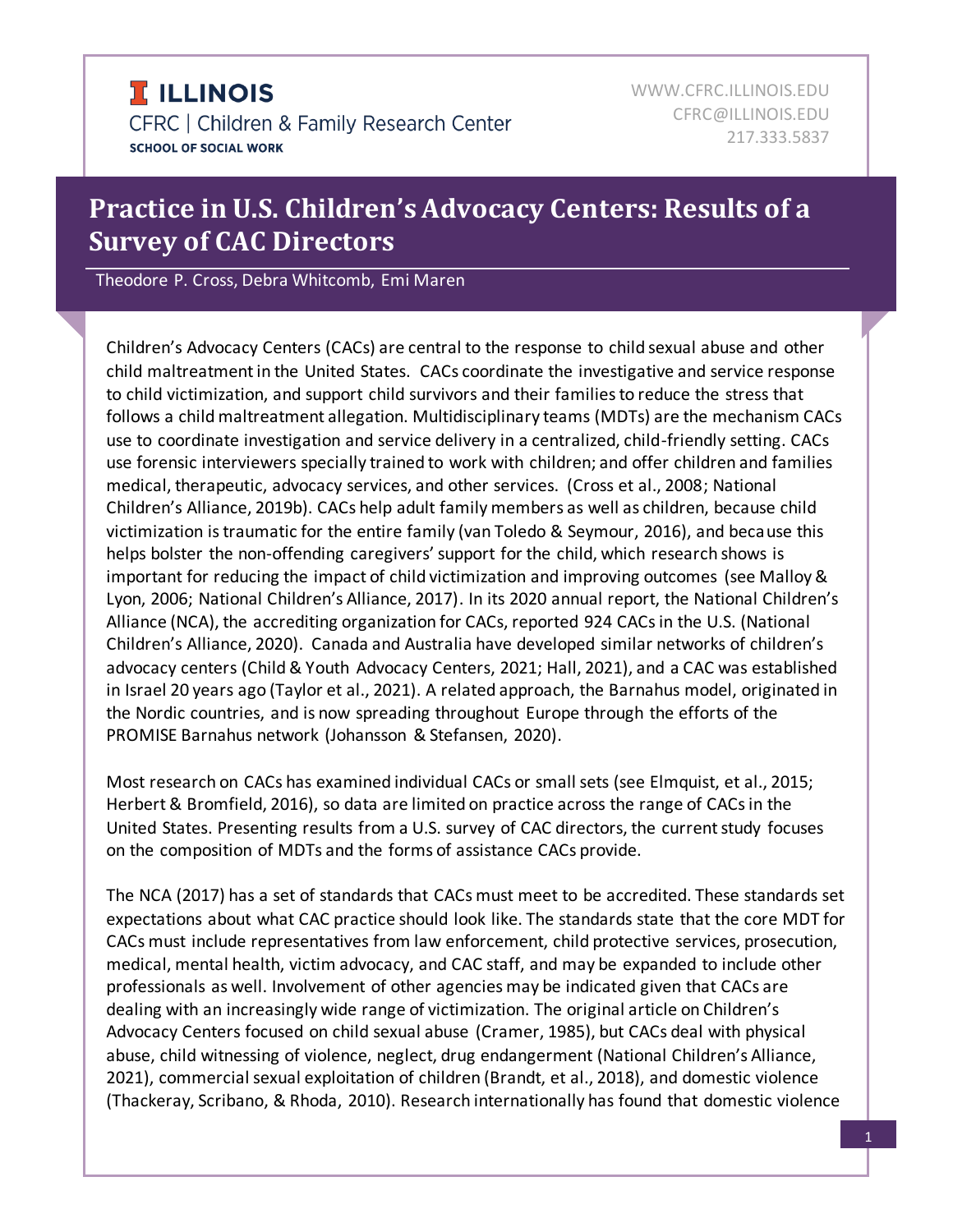(now more commonly called *intimate partner violence*) often co-occurs with child abuse (Appel & Holden, 1998; Sijtsema, Stolz, & Bogaerts, 2020). CACs are also devoting increased attention to sexual abuse perpetrated by children and youth (Sites & Widdiefield, 2020), including sibling abuse (Taylor, et al., 2021).

The NCA also has standards about what services a CAC needs to offer children and caregivers. One standard states that "All children who are suspected victims of child sexual abuse are entitled to a medical evaluation by a provider with specialized training" (National Children's Alliance, 2017, p. 52). Another standard states that an MDT in a CAC must provide "evidencebased, trauma focused mental health services for child victims and caregivers" (National Children's Alliance, 2017, p. 65). Some CACs provide mental health services themselves and other CACs ensure that other organizations in the MDT provide mental health services (Cross, et al., 2008). The provision of victim advocacy is another NCA standard that encompasses several specific types of assistance that a victim or family advocate provides to children and caregivers. Among the specific supports, interventions and services included within victim advocacy are the following: crisis assessment and intervention; risk assessment; safety planning and support for children and family; assessment of individual needs and cultural considerations; provision of education and access to victims' rights and crime victims' compensation; help with getting concrete services (such as housing, protective orders, domestic violence intervention, food, transportation, and public assistance); access to transportation to interviews and services, treatment and other case-related meetings; engaging children and families in the investigation and/or prosecution; updating the family on legal actions; court education and courthouse/courtroom tours, support, and accompaniment; and case management (see NCA, 2017, p. 47). However, it is not clear how frequently CACs provide specific services included within the broad rubric of victim advocacy. For example, some CACs offer structured programs to educate child survivors about court (e.g., Lifehouse Child Advocacy Center, 2013) and some lack these programs. Some CACs provide support groups for caregivers (e.g., Children's Advocacy Center of the Bluegrass, 2021) and other CACs do not. Thackeray and colleagues 2010 survey (Thackeray, et al., 2010) found that less than one-third of CACs implemented universal assessment of domestic violence with caregivers.

Two surveys of CACs have examined what disciplines were represented on MDTs and the services CACs provided. Jackson (2004) conducted semi-structured interviews with 117 CAC directors selected by stratified random sampling. Consistent with the NCA standard, all CACs in the sample had law enforcement, child protective services and prosecution representation on their MDT. Large majorities also had representation from mental health professionals (87%), medical professionals (86%), and victim advocates (80%). Other professions were represented on a minority of multidisciplinary teams: schools (21%), juvenile courts (17%), assistant district attorneys (17%), probation and parole officers (10%), court-appointed special advocates (9%), and domestic violence providers (6%). The following components were each present in 92% to 100% of CACs in the sample: child-friendly facility, multidisciplinary team, child investigative interviewing, medical examinations, mental health services, victim advocacy, case review, and case tracking.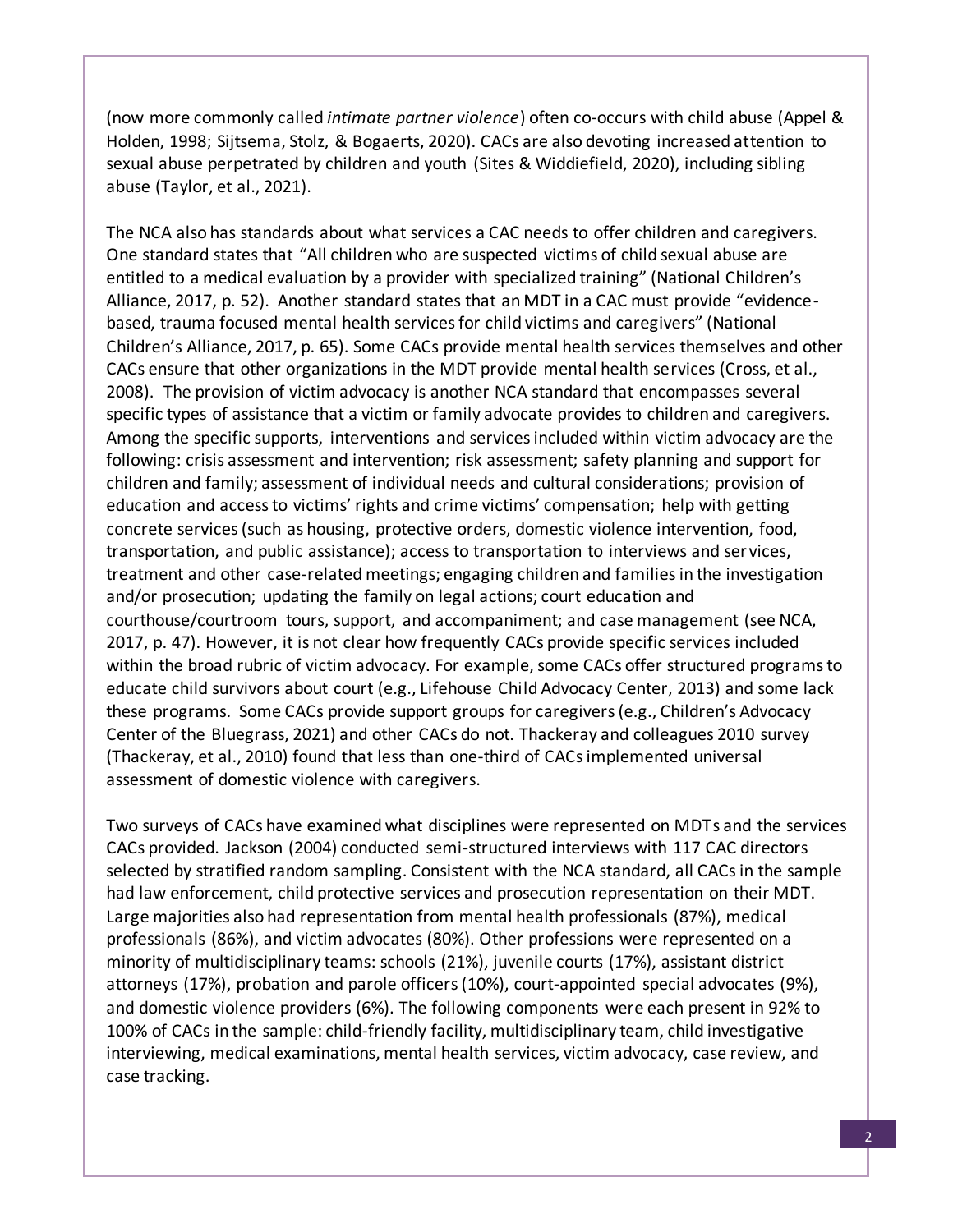Herbert, Walsh, and Bromfield, (2018) found that the following disciplines participated in multidisciplinary teams routinely in 90% or more of CACs: child protective services, police, forensic interviewer, prosecutors/district attorney, and mental health professionals—again, consistent with the NCA standard. It was also common for medical professionals to participate in MDTs (79%), while other disciplines participated in MDTs in fewer CACs: juvenile court (35%), rape crisis counselors/advocates (30%), domestic violence counselors/advocates (25%), and other agencies (26%). The relatively large percentage in the "other" category suggests that more can be learned about other specific agencies that may participate in the MDT in a meaningful proportion of CACs.

Herbert et al. (2018) also provided information from the survey on how frequently seven different categories of services were provided at the CAC off-site by other agencies. The CACs almost universally provided forensic interviewing (> 99%), victim advocacy (99%), mental health services (95%), and medical services and/or examinations (95%). A majority provided rape crisis services (57%) and domestic violence services (52%), and 41% provided other services, which were not specified in the research.

Herbert et al. (2018) conducted a cluster analysis that sorted CACs into three groups. Basic CACs provided basic CAC functions with less agency participation in MDTs and fewer services. Aggregator CACs had more services but lower participation on the MDT. Full-Service CACs had extensive co-location, participation in the MDT, service delivery and governance structures. The NCA compiles statistics from the individual CACs about CAC cases. In 2020, 64% of CAC cases involved sexual abuse, 20% physical abuse, 8% witness to violence, 7% neglect, 3% drug endangerment, and 7% other types of abuse (National Children's Alliance, 2021). NCA statistics are also available on the frequency of the following services: onsite forensic interviewing (67% of children), referral to counseling (30%), counseling or therapy (29%), medical exams and/or treatment (24%), and offsite forensic interviews (4%).

These results leave several questions about Children's Advocacy Centers' practice unanswered, however. The biggest gap is the limited information about the specific forms of assistance that Children's Advocacy Centers provide to child victims and their families. The NCA Standards require CACs to provide victim advocacy, but it is not clear how frequently CACs provide the different specific supports, interventions, services encompassed by the term victim "advocacy." In addition, Herbert and colleagues (2018) cluster analysis suggests that CACs vary on which forms of assistance they will provide depending on whether they are a Basic, Aggregator, or Full Service CAC. Information about this assistance could provide a more complete profile of what CACs offer. This could help identify strengths across the community of CACs nationally and gaps that could be addressed with further program development. One particular value of assessing strengths and gaps for CACs is to help us understand how prepared the community of CACs is to deal with the increasingly wide range of victimization for which MDTs and a coordinated approach are recommended. The survey conducted for the present article replicates some of the questions from previous surveys, but also provides more detailed information on the kinds of help that CACs provide child victims and their families. In addition, it replicates Herbert and colleagues' (2018) assessment of representation on MDTs in CACs but provides more options to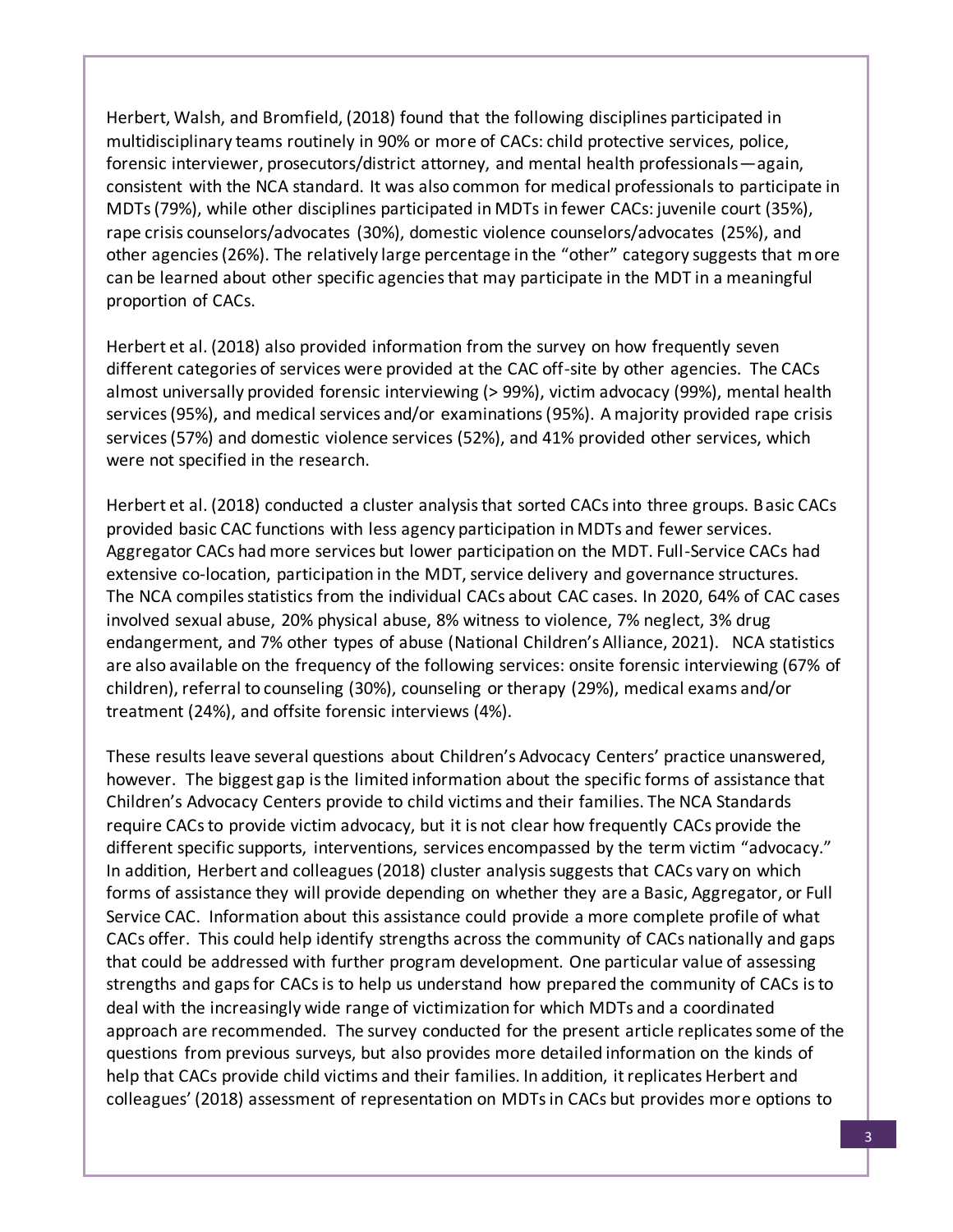specify which agencies are represented on the MDT, enabling us to learn more about the range of agencies that might participate.

#### **Method**

The first and second authors conducted a national online survey of CAC directors in the Spring of 2015. Questions for the survey were developed by consulting multiple published sources on the children's advocacy centers and by talking with numerous content experts. The authors also drew on their combined experience of over forty years of studying CACs.

At the authors' request, the NCA distributed an email invitation via its membership list to recruit participants. The email inviting participation included a link to a survey webpage in the Qualtrics online survey system (see www.qualtrics.com). Two reminder emails were sent out at regular intervals. The survey was kept open for approximately three months, and 222 CAC directors responded. The National Children's Alliance reported a total of 777 CACs at the end of 2014 (National Children's Alliance, 2014.) Thus, our sample represented approximately 28.6% of the CACs in the United States at that time. The research was approved by the Institutional Review Board of University of Illinois at Urbana-Champaign.

This article presents results from the survey regarding representation on the CAC's MDT and from questions about the services provided to children and to caregivers. To assess representation on the MDT, respondents were asked "Which of the following disciplines are represented on your team? (check all that apply)" and were presented with a list of 16 different types of professionals (listed in Table 1), as well as an "other (specify)" category. To assess the provision of different forms of assistance to children and caregivers, respondents were asked "How often does your Center offer each of the following types of assistance for child victim/witnesses?" and "How often does your Center offer the following types of assistance for involved caregivers (sometimes referred to as non-offending parents)?" The options presented to respondents for each of these questions are listed in Table 1. Note that using the wording "does your Center offer" meant that most items could encompass assistance on-site or off-site, provided by a CAC staff member or someone else, or provided by a partner agency based at the CAC. The wording of some items did distinguish between assistance offered at the Center versus externally.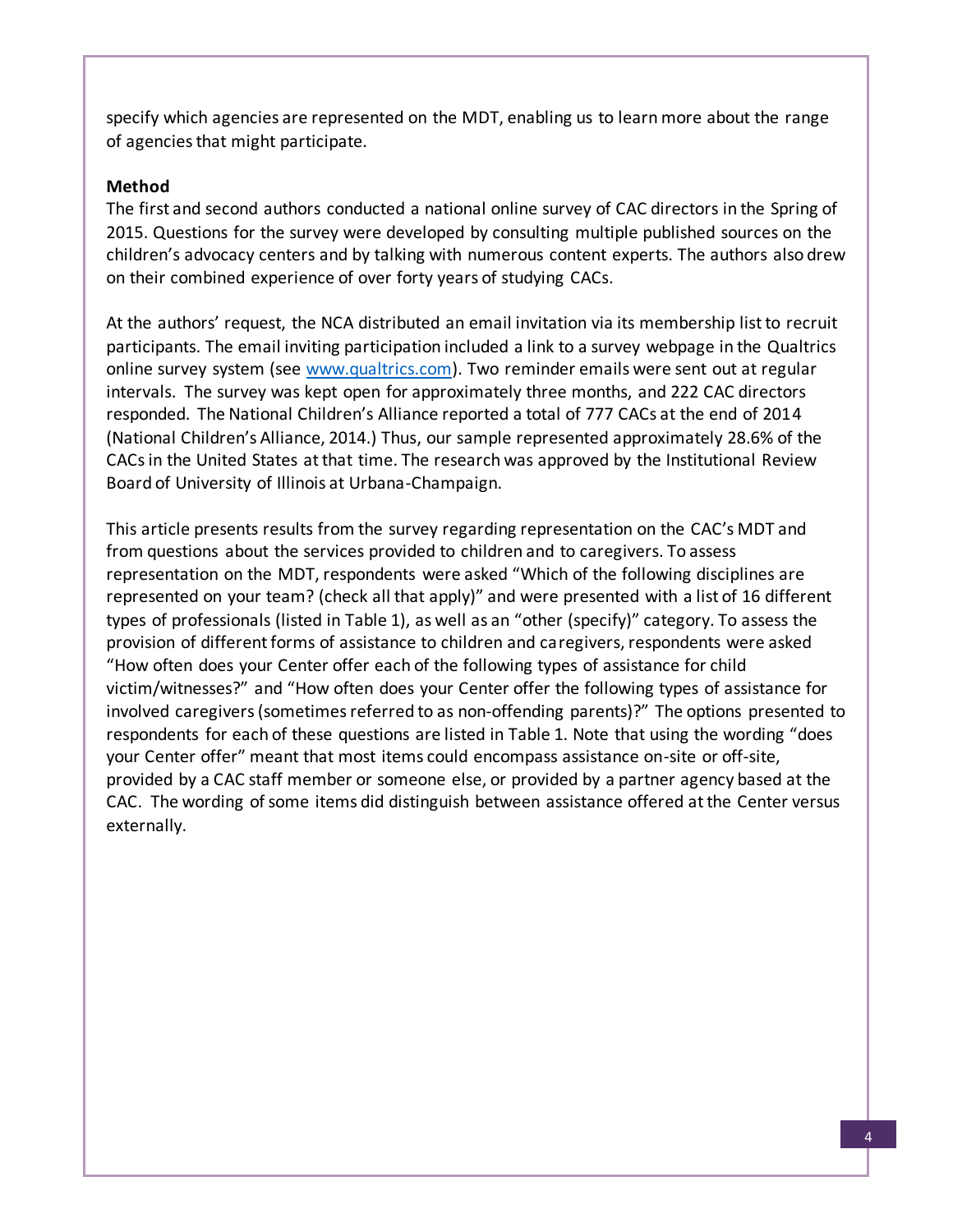#### **Table 1**

*Types of Assistance Listed in the Survey*

**How often does your Center offer each of the following types of assistance for child victims/witnesses?**

Individual counseling at the Center

Preparation for court appearances

Support groups at the Center

Medical exams

Legal assistance (e.g. related to dependency or juvenile court proceedings)

Case management

Safety planning

Referral to external sources for mental health services

Referrals to external sources for other support services (e.g., medical or substance abuse treatment)

Information about crime victim/witnesses' legal rights

Victim compensation application

Other (specify)

**How often does your Center offer the following types of assistance for involved caregivers (sometimes referred to as non-offending parents)?**

Individual counseling for parents at the Center

Preparation of parents for child's court appearances

Crisis intervention

Case management

Legal assistance for parents

DV risk assessment and safety planning

Referrals for DV services

Obtaining protective orders

Referral of parents to external sources for counseling or support services

Access to services (e.g., transportation, housing, financial, food assistance)

Information about victim/witnesses' legal rights

Information about civil remedies

Victim compensation application

Other (specify)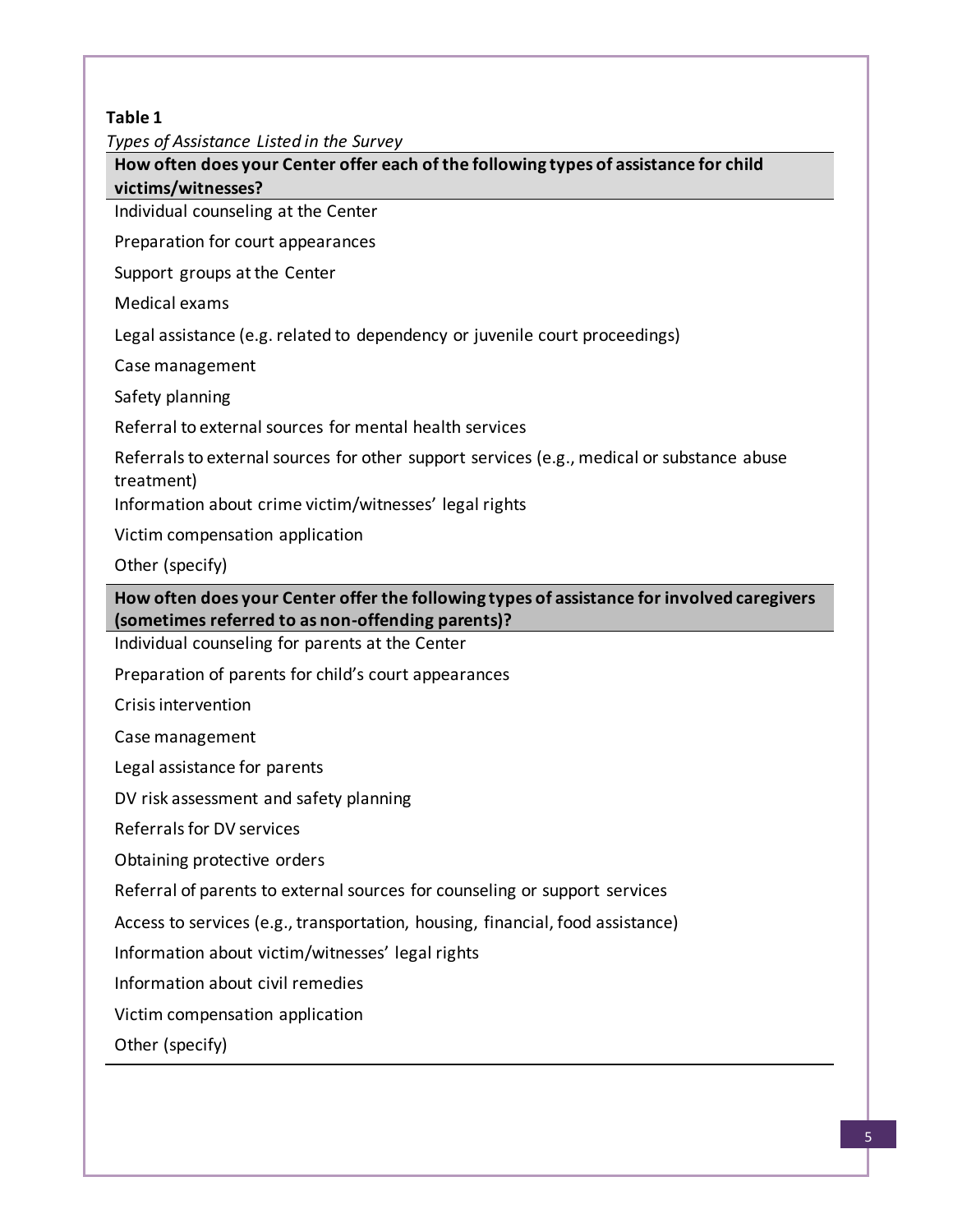#### **Results**

Table 2 shows the percentages with which different disciplines were represented in the MDTs on the CACs in our sample. Large percentages (83.8% to 98.2%) of CACs had representation from all the core group of disciplines specified by the NCA standards (law enforcement, child protective services (CPS), prosecution, medical, mental health, victim advocacy, and CAC staff). Forensic interviewers were also represented on the vast majority of MDTs. Other professionals were represented in small percentages of MDTs.

#### **Table 2**

| Variable                          | $\mathsf{f}$ | %     |
|-----------------------------------|--------------|-------|
| Law enforcement                   | 218          | 98.2% |
| Child protection                  | 217          | 97.7% |
| Prosecutor                        | 214          | 96.4% |
| <b>CAC</b> staff                  | 211          | 95.0% |
| Forensic interviewer              | 196          | 88.3% |
| Victim/witness advocate/assistant | 192          | 86.5% |
| Health professional               | 186          | 83.8% |
| Mental health professional        | 202          | 91.0% |
| Juvenile court                    | 85           | 38.3% |
| Rape crisis counselor/advocate    | 62           | 27.9% |
| DV counselor/advocate             | 50           | 22.5% |
| Schools                           | 39           | 17.6% |
| Probation/parole                  | 36           | 16.2% |
| GAL/CASA                          | 35           | 15.8% |
| Other                             | 22           | 9.9%  |
| Sex offender treatment provider   | 14           | 6.3%  |
| Child's attorney                  | 8            | 3.6%  |

*Disciplines Represented on Children's Advocacy Centers' Multidisciplinary Teams (N=222)*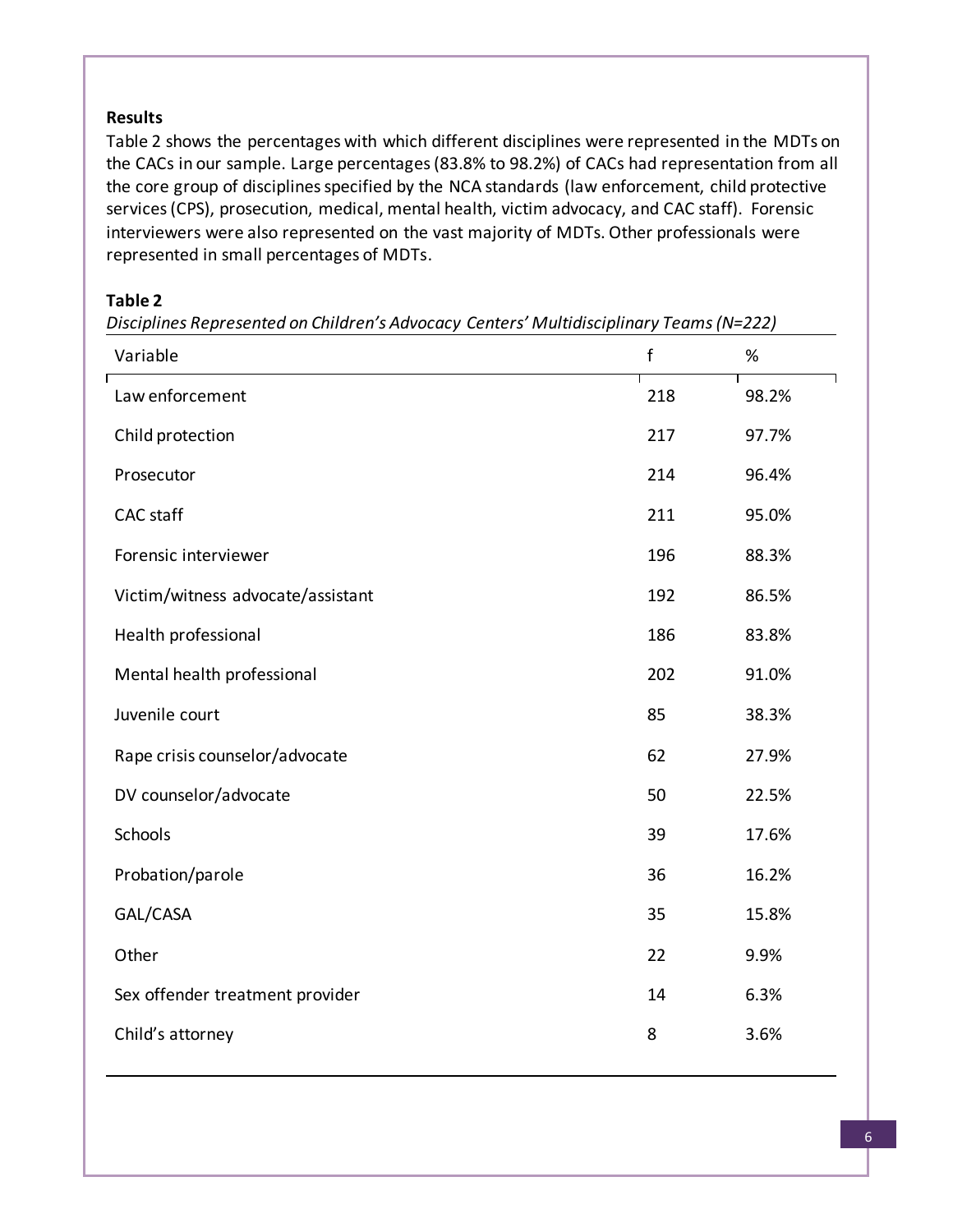The following services were provided often or routinely to children by a majority of CACs: individual counseling at the CAC, preparation for court appearances, medical examinations, case management, safety planning, referral to external mental health providers, referral to other services, information on crime victim and witnesses legal rights, and victim compensation applications. The following services were provided often or routinely to caregivers by a majority of CACs (see Figure 2): crisis intervention, case management, referrals for domestic violence services, referrals for counseling or support services, providing access to other services (e.g., transportation, housing, financial, food assistance), information about victim/witnesses' legal rights, and victim compensation applications. Interestingly, even though most CACs provided children individual counseling on-site, more than one-quarter never did this, presumably because they did not have this capacity on-site and relied instead on their partnership with off-site mental health providers.



#### **Figure 1**

*Assistance for child victim*

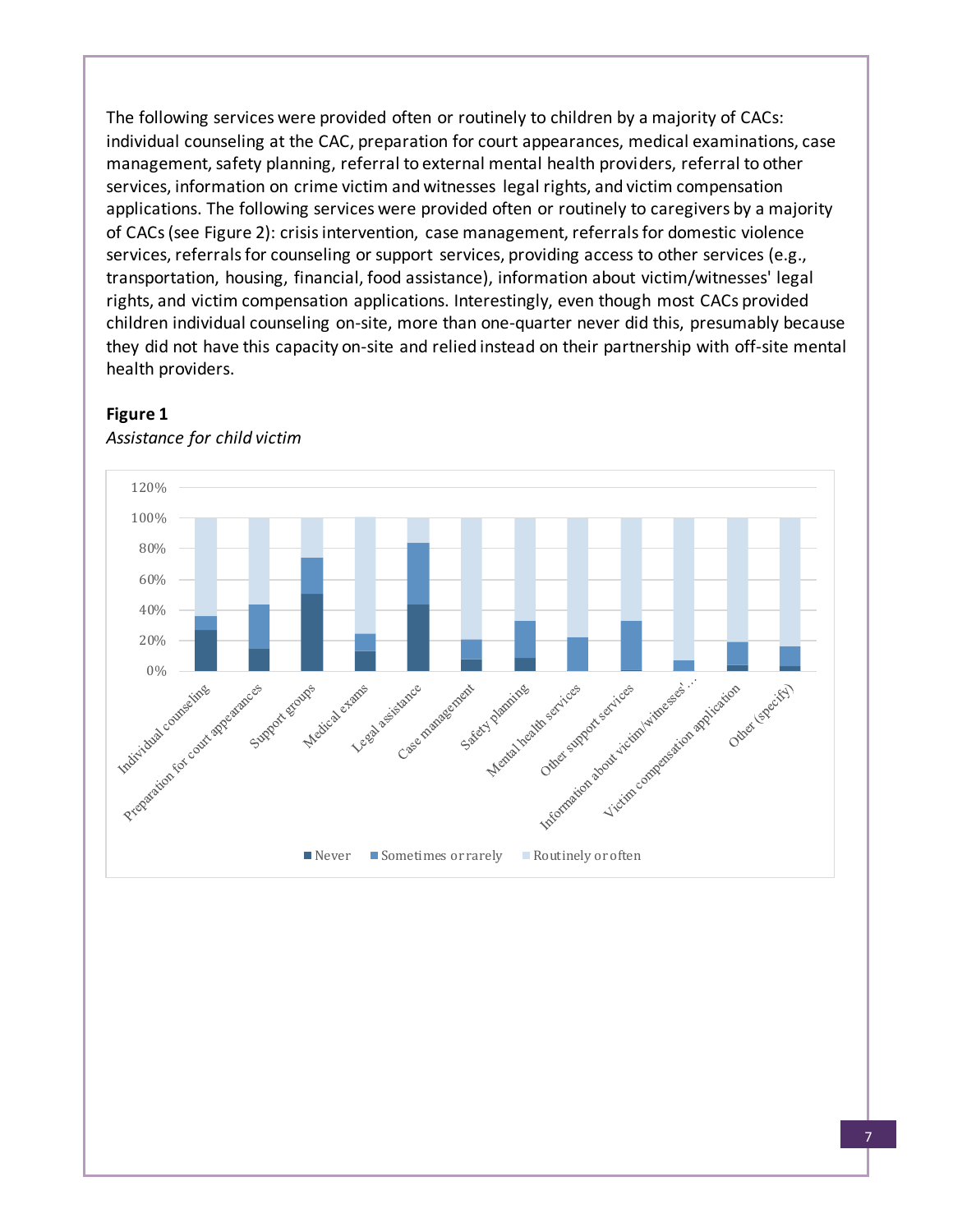# **Figure 2**



The availability of other types of assistance varied considerably across CACs. Over one-quarter of CACs often or routinely offered support groups for children, but almost half never offered this. Over one-quarter often or routinely offered support groups for caregivers, but more than onethird never did. Over one-third offered domestic violence risk assessment and safety planning, but more than one-third never offered this. Over one-quarter helped caregivers obtain protective orders, but almost one-half never did this. Over one-quarter provided caregivers information about civil remedies, but nearly half never provided this. Many respondents reported that they never offered children and caregivers legal assistance.

# **Discussion**

The MDT core group of disciplines specified by the NCA standards are represented in the vast majority of CACs, with other disciplines represented in small proportions. These results are very similar to findings by Jackson (2004) and Herbert et al. (2018). These results suggest that CACs are generally successful at developing an MDT that meets standards in terms of representation and have the human capital to develop a coordinated response to child maltreatment.

The current study is unusual in that it provides statistics on the percentages of CACs offering a range of specific forms of assistance to children and their caregivers. It provides evidence of the wide range of actions CACs take to help, all consistent with the NCA standards.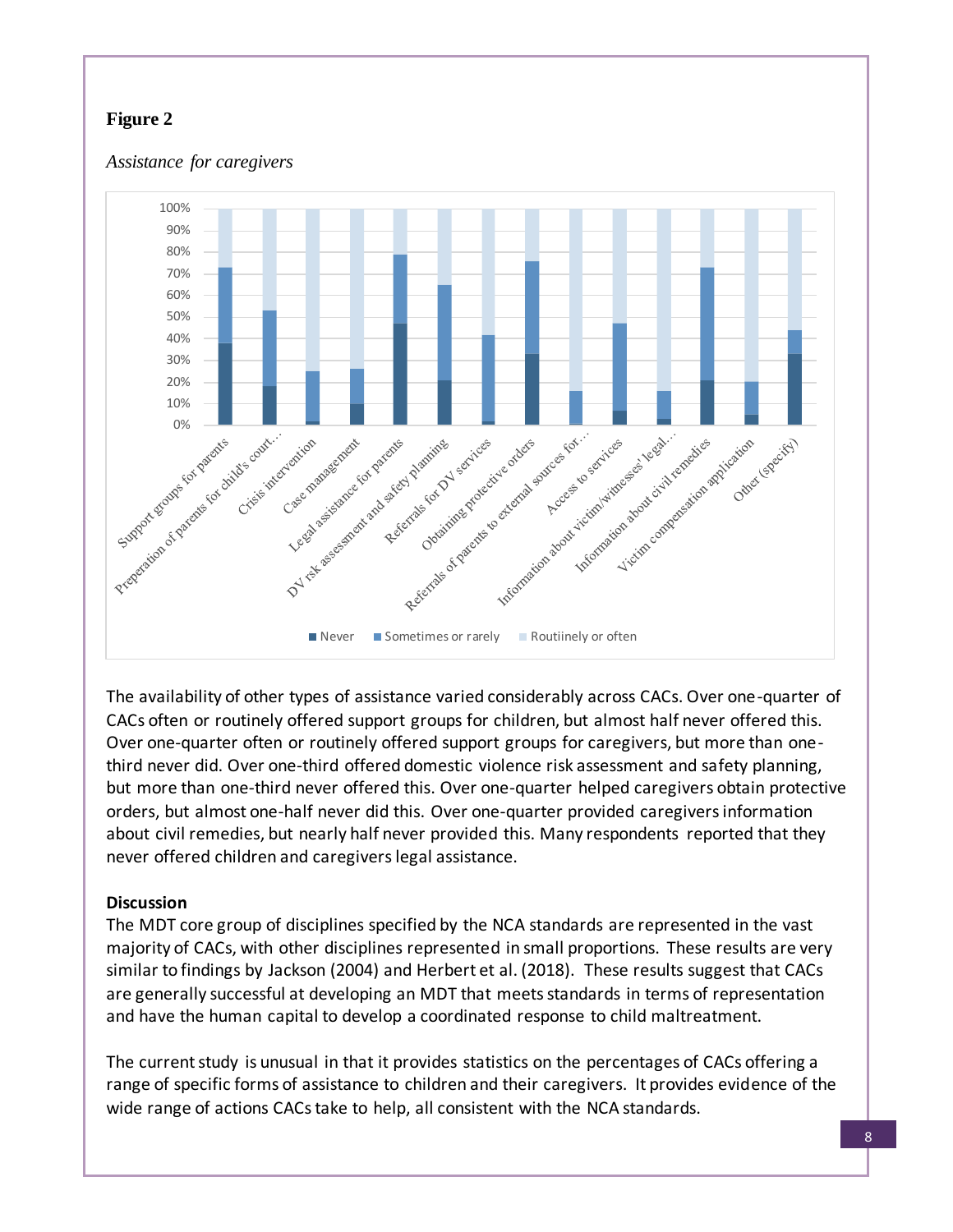The variability in the specific forms of assistance that CACs provide suggests that CACs develop in different ways. This variability is consistent with Herbert et al.'s (2018) distinction between Basic CACs and Aggregator and Full-Service CACs. It is unclear to what extent not providing a service stemmed from lack of capacity versus a CAC not including a service within its mission. The fact that a CAC did not provide a specific form of assistance does not necessarily mean that children and caregivers lacked that type of help in their community—a CAC could refrain from providing a service because another agency in the MDT is already providing it.

Small but meaningful proportions of CACs have representation on their MDTs from disciplines that are not typically centrally involved in child maltreatment investigation and services but could play a critical role in some cases. One can imagine the benefit. For example, if the offender in a child sexual abuse case is a minor, it can be useful to collaborate with juvenile court professionals. If the victim in a sexual abuse case is an adolescent, both rape crisis centers and CACs may respond at different points, and it may help the youth if they share information and coordinate service delivery. More research is needed on what it means functionally to participate in an MDT and specifically how it affects the quality of the response, and whether lack of representation on an MDT diminishes coordination in a way that reduces the quality of the response to victims or is compensated by other linkages that CACs have with other disciplines. More research is needed in general on the coordination between the CAC response and other disciplines.

One noteworthy finding is how commonly a response to domestic violence is a feature of CAC practice. Over half of CACs conducted interviews for exposure to domestic violence. Over half of CACs often or routinely provided referral for domestic violence services and over one-third often or routinely provided domestic violence safety planning. This attention to domestic violence services is not surprising given the considerable overlap between cases of child abuse and domestic violence. Research in several countries has identified a need for a coordinated response to child abuse and domestic violence, and assessed programmatic innovations to provide it, in such countries as Australia, Canada, New Zealand, and the United States (Cross, et al., 2012; Nikolova, et al., 2021; Wills,Ritchie, & Wilson, 2008). Yet a number of CACs never provided assistance related to domestic violence. CACs' variability in the response to domestic violence is consistent with Thackeray and colleagues (2010) survey results. Despite the overlap between child abuse and domestic violence and the frequency with which CACs respond to domestic violence, only 10.1% of CACs in our sample had domestic violence advocates on their MDTs. One factor may be what has been described as "troubled relationships" between CPS workers and domestic violent professionals (Postmus & Merritt, 2010, p. 310), who may clash because of their differing emphasis on the safety of the children and the safety of the caregiver. Given the profile of domestic violence among the problems that CACs deal with and the number of CACs that are not providing services related to domestic violence, it may be beneficial if domestic violence advocates were more frequently represented on multidisciplinary teams.

#### **Limitations**

We need to take study limitations into account in interpreting the results of this research. Only a minority of CAC directors participated in the research, and the CACs in the sample may not be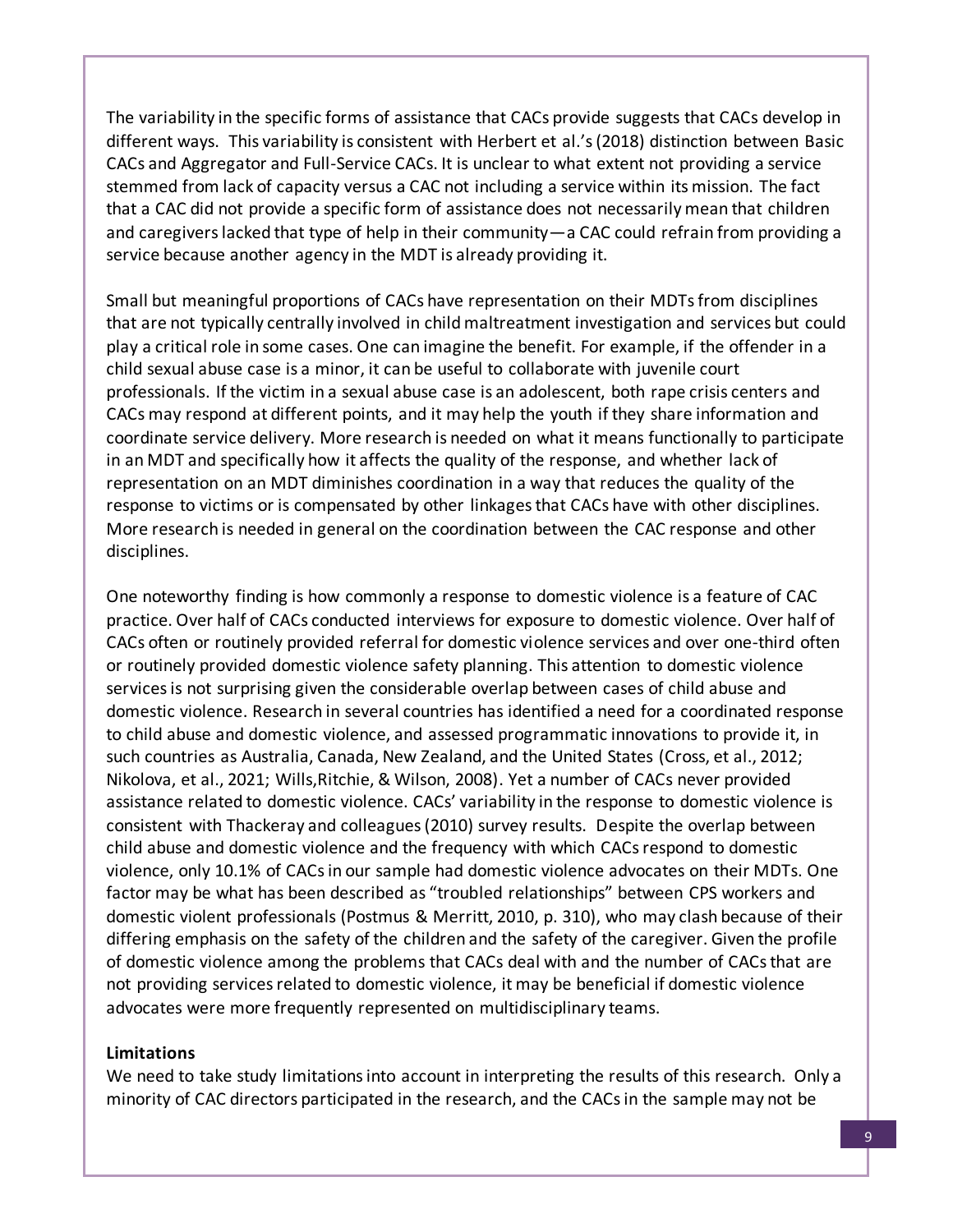representative of the entire population of CACs. Another limitation is that the data were collected five years prior to the writing of this article. NCA standards have changed since then; for example, the 2017 revision made such changes as establishing clearer benchmarks for meeting standards and adding training requirements for the victim advocacy standard (National Children's Alliance, 2017). However, the changes in the standards do not seem likely to alter conclusions from our findings substantially.

An additional limitation is some ambiguity in how we interpret results on types of assistance for children and caregivers. We do not know to what degree respondents' ratings of frequency of offering assistance is affected by the frequency with which a child or family needs that assistance. Yet another limitation of the survey is that it did not assess the strengths of CACs' partnerships with allied agencies, which may compensate for missing services at the CAC. These limitations suggest that we cannot fully assess what CACs offer children and families without more in-depth research about how cases are handled and what specific supports, interventions and services are provided by every member of the MDT that responds once a CAC case is initiated.

#### **Conclusion**

The current research suggests that CACs are meeting NCA standards but vary to some degree in the specific forms of assistance they provide. They also suggest that CACs may want to consider adding more types of professionals to their MDTs, such as rape crisis counselors, juvenile court professionals, and domestic violence service providers. Yet much remains to be learned. Unfortunately, conducting research on CACs is difficult, since most CACs are not affiliated with research institutions, they lack resources to fund research, and CAC research has not been a priority of research funding agencies. We recommend that CACs develop stronger links with university departments and advocate for more research funding, to address the limitations in knowledge about the functioning and impact of CACs. One important topic is the linkage between CACs and domestic violence. Developing greater knowledge about how CACs can help children and families is likely to improve services for thousands of children and families across the country.

#### **Recommended Citation**

Cross, T.P., Whitcomb, D. & Maran, E. (2022). *Practice in U.S. Children's Advocacy Centers: Results of a Survey of CAC Directors*. Urbana, IL: Children and Family Research Center, University of Illinois at Urbana-Champaign.

# **Acknowledgments**

The authors are grateful to Teresa Huizar for her assistance in conducting this research.

# **References**

Appel, A. E., & Holden, G. W. 1998. The co-occurrence of spouse and physical child abuse: a review and appraisal. *Journal of family psychology*, *12*, 578-599.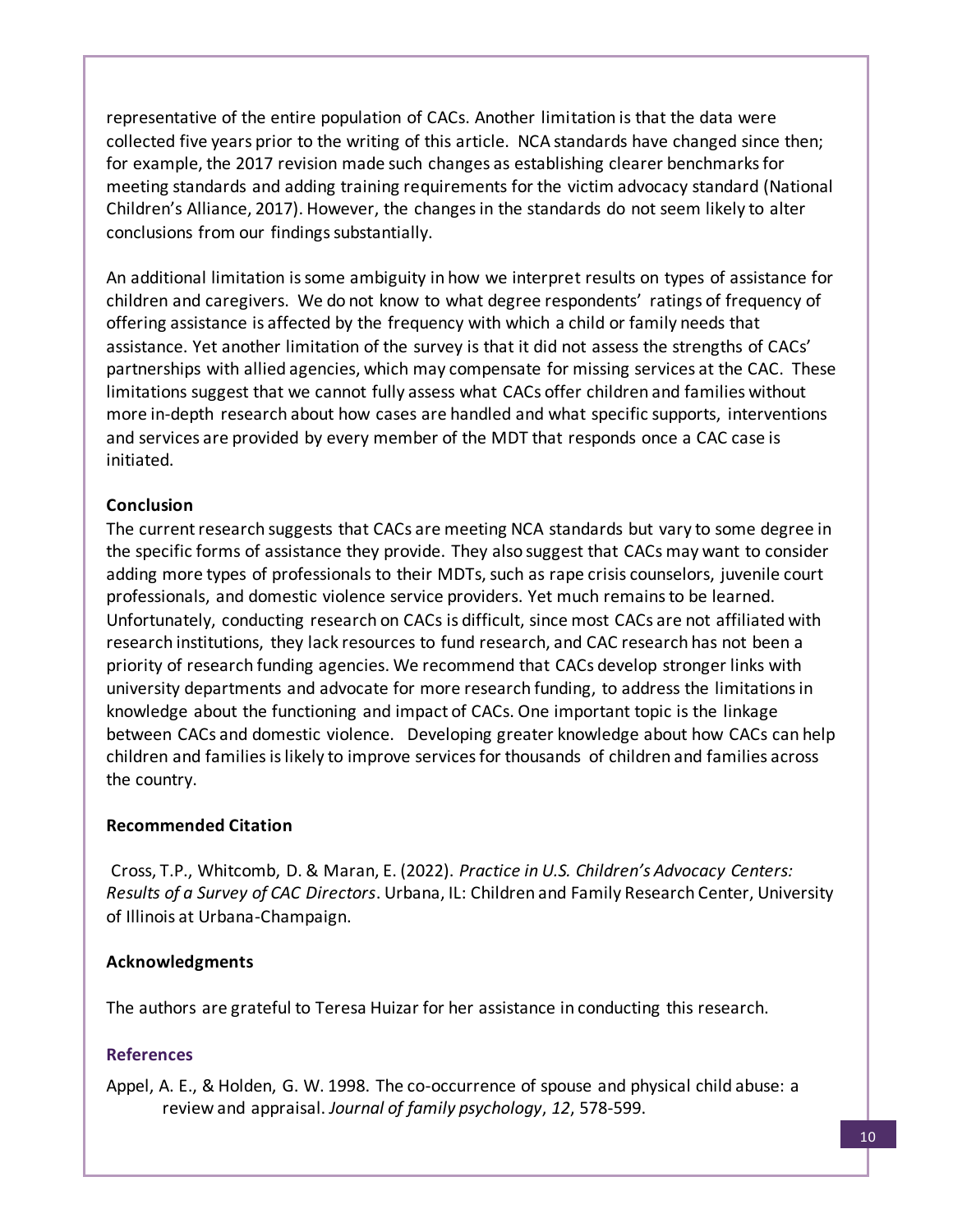- Brandt, T. W., Lind, T., Schreier, A., Sievers, C. M., & Kramer, T. L. 2021. Identifying youth at risk for commercial sexual exploitation within child advocacy centers: A statewide pilot study. *Journal of interpersonal violence*, *36*, NP2368-NP2390. https://doi.org/10.1177/0886260518766560
- Child & Youth Advocacy Centres 2021. *Child & Youth Advocacy Centres: Building better services for children and youth who are victims or witnesses of crime in Canada.* https://caccae.ca/.
- Children's Advocacy Center of the Bluegrass 2021. *Family advocacy/Caregiver support groups*. http://kykids.org/advocacy-and-support/
- Cramer Jr, R. E. 1985. The district attorney as a mobilizer in a community approach to child sexual abuse. *University of Miami Law Review*, *40*: 209-216.
- Cross, T. P., Jones, L.J., Walsh, W., Simone, M., Kolko, D.J., Szczepanski, J. Lippert-Luikart, T., Davison, K., Cryns, A., Magnuson, S., Sosnowski, P. & Shadoin, A. 2008. *The Multi-Site Evaluation of Children's Advocacy Centers: Overview of the results and implications for practice*. OJJDP Crimes Against Children Series. Bulletin. https://www.ncjrs.gov/pdffiles1/ojjdp/218530.pdf
- Cross, T.P., Mathews, B., Tonmyr, L., Scott, D. & Ouimet, C. (2012). Child welfare policy and practice on children's exposure to domestic violence. *Child Abuse & Neglect*, *36*, 210-216. https://doi.org/10.1016/j.chiabu.2011.11.004
- Elmquist, J. A., Shorey, R. C., Febres, J., Zapor, H., Klostermann, K., Schratter, A., et al. 2015. A review of Children's Advocacy Centers' (CACs) response to cases of child maltreatment in the United States. *Aggression and Violent Behavior.* **25:** 26-34 http://dx.doi.org/10.1016/j.avb.2015.07.002.
- Hall, N. 2021. *Child advocacy centres in Australia – A way forward.* https://www.parliament.wa.gov.au/Parliament/commit.nsf/luInquiryPublicSubmissions/A A57DF9340E1B604482578310040CF0E/\$file/Sub%201%20Hall%20Internet%20Ver.pdf
- Herbert, J. L., & Bromfield, L. 2016. Evidence for the efficacy of the Child Advocacy Center model: A systematic review. *Trauma Violence & Abuse*, **17:** 341–357. http://dx.doi.org/10.1177/1524838015585319.
- Herbert, J. L., Walsh, W., & Bromfield, L. 2018. A national survey of characteristics of child advocacy centers in the United States: Do the flagship models match those in broader practice? *Child Abuse & Neglect*, **76**: 583–595. https://doi.org/10.1016/j.chiabu.2017.09.030
- Jackson, S. L. 2004. A USA survey of program services provided by child advocacy centers. *Child Abuse and Neglect*, **28**: 411–421. https://doi.org/10.1016/j.chiabu.2003.09.020
- Johansson, S., & Stefansen, K. 2020. Policy-making for the diffusion of social innovations: the case of the Barnahus model in the Nordic region and the broader European context. *Innovation: The European Journal of Social Science Research*, **33:** 4-20. https://doi.org/10.1080/13511610.2019.1598255
- Lifehouse Child Advocacy Center 2013. *Kids in Court* http://www.lifehousecac.com/Programs/kids-in-court
- Malloy, L. C., & Lyon, T. D. 2006. Caregiver support and child sexual abuse: Why does it matter? *Journal of Child Sexual Abuse*, *15*: 97–103. https://doi.org/ 10.1300/J070v15n04\_06